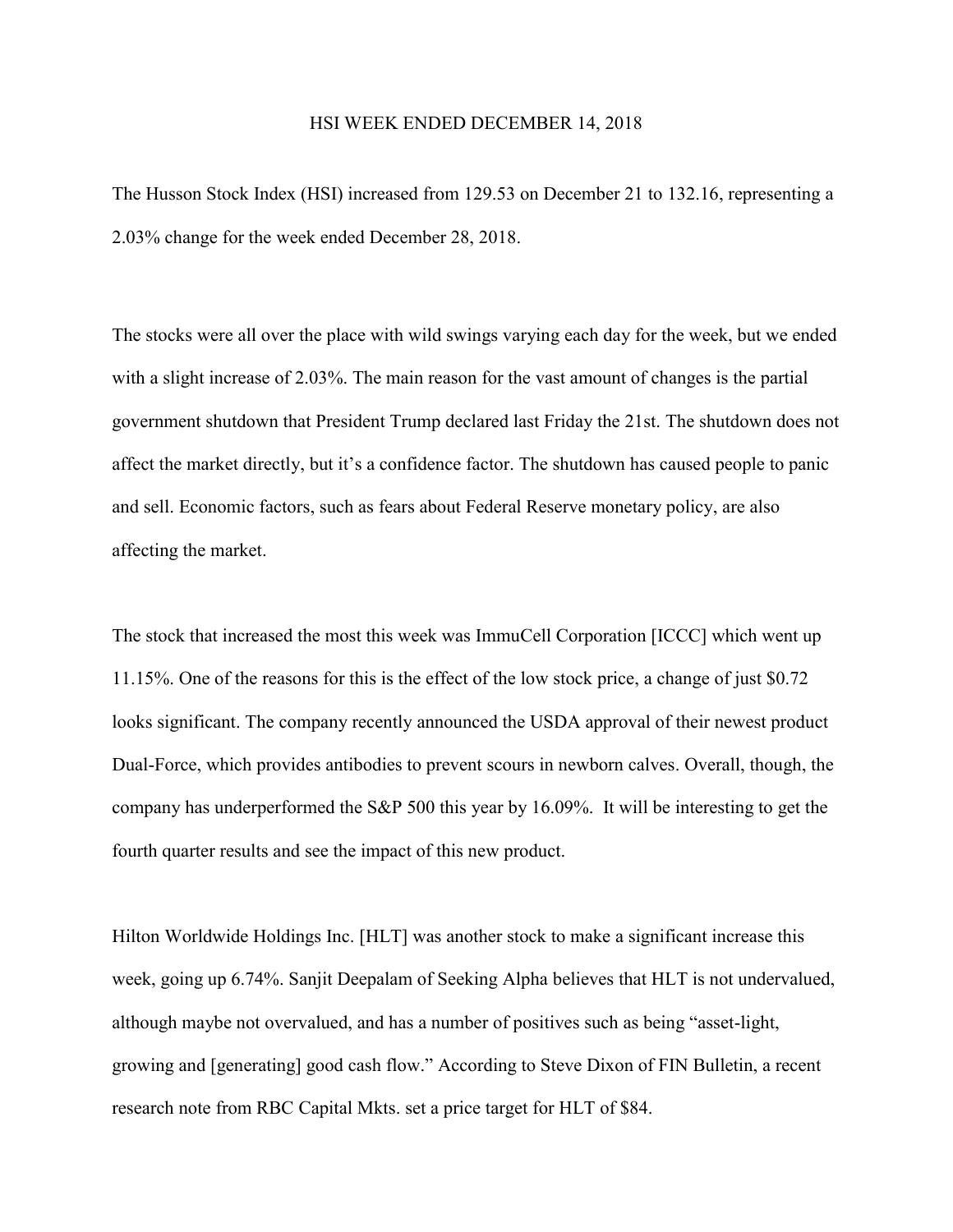The Home Depot, Inc. [HD] went up by 6.07%. The company is doing very well with an increase of both sales and earnings per share of 10.64% in the third quarter. They are dominant in the home improvement market. Analysts' median estimate is for an increase in the stock price for next year of 17.5%.

The HSI was developed by Marie Kenney, while a student at Husson University, in consultation with Associate Professor J. Douglas Wellington. The index is currently being tracked and analyzed by Husson student Mairéad O'Sullivan. The HSI tracks and analyzes 29 companies that are considered to have an effect on the Maine economy. These companies are either based in Maine or have an influence on the Maine economy through employment, and overall presence in the State. This price-weighted index offers a numerical break down of Maine's economy to help provide a better understanding of Maine's economy. The analysis looks into the events of the week and tries to explain significant changes in the stock prices of the companies that comprise the Husson Stock Index.

## References

Imbert, F. (2018, December 28). Stocks wrap up 2 weeks of 'disturbing' moves. Retrieved from [https://www.cnbc.com/2018/12/28/wild-swings-a-government-shutdown-and-fed](https://www.cnbc.com/2018/12/28/wild-swings-a-government-shutdown-and-fed-fears-stocks-wrap-up-2-weeks-of-disturbing-moves.html)[fears-stocks-wrap-up-2-weeks-of-disturbing-moves.html](https://www.cnbc.com/2018/12/28/wild-swings-a-government-shutdown-and-fed-fears-stocks-wrap-up-2-weeks-of-disturbing-moves.html)